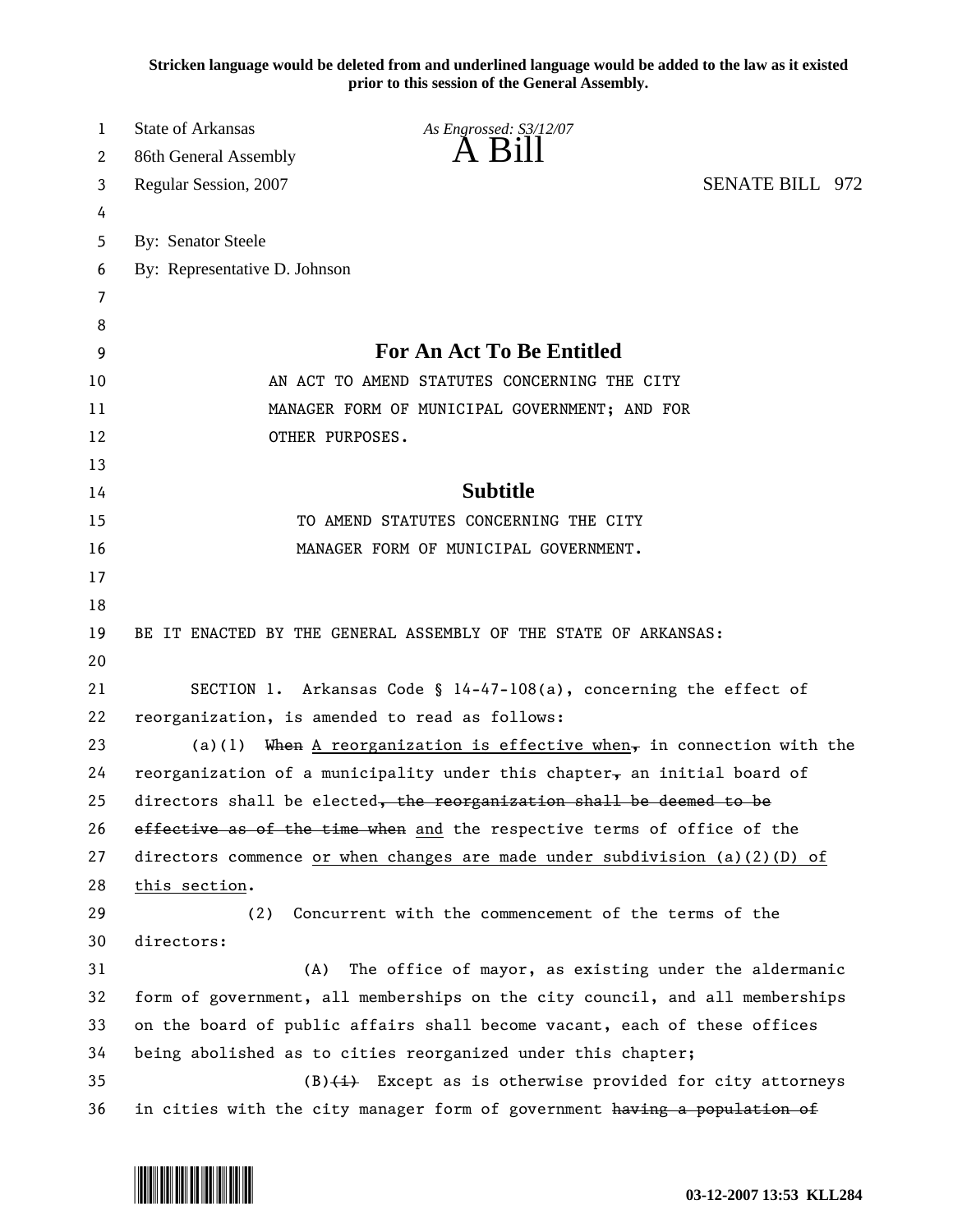1 more than one hundred thousand (100,000) persons according to the most recent 2 federal decennial census, the statutory term of office of the city treasurer, 3 city clerk, city attorney, city marshal, and recorder in cities of the second 4 class shall cease and terminate, and the incumbent of each of these offices 5 shall remain in office subject to removal and replacement at any time by the 6 board of directors; 7 (ii)(C) In cities with the city manager form of 8 government having a population of more than one hundred thousand (100,000) 9 persons according to the most recent federal decennial census, the statutory 10 term of office of the city attorney shall cease and terminate, and the 11 incumbent city attorney shall remain in office subject to removal and 12 replacement at any time by the city manager, if the authority is vested in 13 the city manager through: 14 (a)(i) An ordinance of the board of directors; or 15 (b)(1)(ii) An initiated measure, adopted pursuant to 16 Arkansas Constitution, Amendment  $7\frac{1}{10}$ 17 (2) If the authority is vested by an 18 initiated measure, the board of directors shall not have the authority to 19 rescind the authority; and 20  $\left(\frac{C}{C}\right)(1)$  Every other executive officer or executive 21 employee of the city, including, without limiting the foregoing, the city 22 purchasing agent and the members hereinafter called "board members" of every 23 other municipal board, authority, or commission, whether the office, 24 employment, board, authority, or commission exists under statute or under any 25 ordinance or resolution, whose official term of office or employment is fixed 26 by statute, ordinance, or resolution, shall serve until the expiration of the 27 term so fixed, after which the position held by each such executive officer, 28 executive employee, or board member shall be filled through appointment by 29 the board of directors, the appointees to hold at the will of the board. 30 However, at any time in cities with the city manager form of government 31 having a population of more than one hundred thousand (100,000) persons, 32 according to the most recent federal decennial census, the appointments shall 33 be made by the mayor and appointees shall hold at the will of the mayor, if 34 the mayor is authorized to make the appointments by: 35 (a) The board of directors, by ordinance; or 36 (b) An initiated measure, adopted pursuant to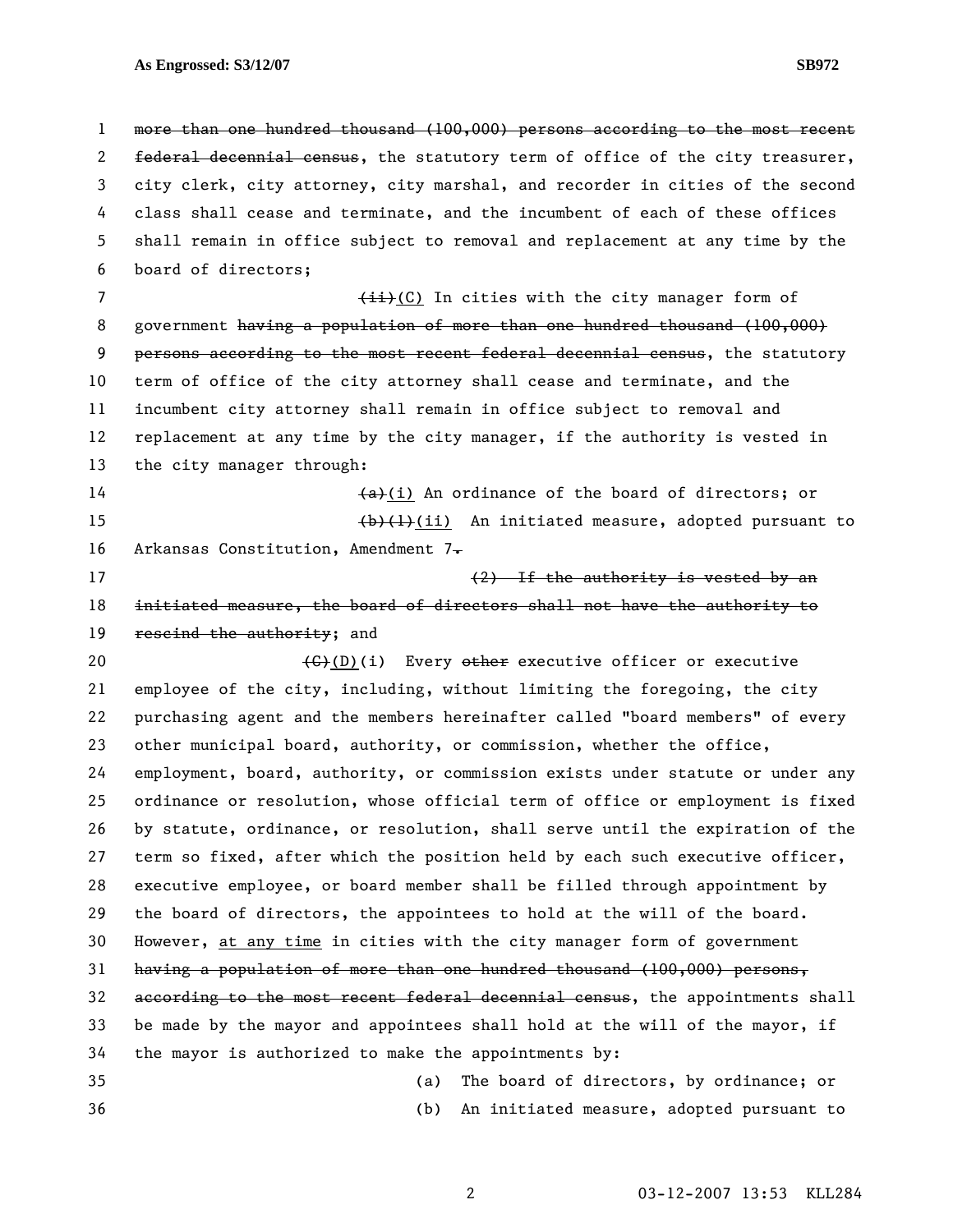1 Arkansas Constitution, Amendment 7. If the authority is vested by an 2 initiated measure, the board of directors shall not have the power to rescind  $3$  the authority. 4 (ii) Each such executive officer<sub>r</sub> or executive 5 employee, or board member serving on the effective date of the 6 reorganization, and whose office, or employment, or board membership carries 7 no fixed term created either by statute, ordinance, or resolution shall be 8 subject to removal and replacement at any time by the board of directors or 9 the mayor, if authorized. 10 (iii) However, the provisions of this subdivision 11 (a)(2)(D) shall be subject to the provisions of subsection (b) of this 12 section and to the exceptions therein contained. 13 14 SECTION 2. Arkansas Code § 14-61-114 is amended to read as follows: 15 14-61-114. Options may also be referred by vote, ordinance - Mayor's 16 veto power. 17 (a)(1) Notwithstanding any other provision, the board of directors in 18 a city operating under the management city manager form of government may, by 19 a two-thirds (2/3) vote of all the members, including the mayor, refer to a 20 special or general election, for approval by a majority of the qualified 21 electors voting on the issue, one (1) of the options set forth in § 14-61- 22 107, provided no election on a board-referred option has been held within the

23 previous two (2) years.

24 (2) Notwithstanding the other provisions of this subsection and 25 §§ 14-43-201 and 14-61-117, in a city operating under the management form of 26 government where a federal court has ordered the redistricting of wards under 27 the federal Voting Rights Act, the voters of the city are authorized to 28 petition for a special election to vote on the options set forth in § 14-61- 29 107 for reorganizing the selection of directors, including the election of a 30 mayor at large, at any time. The option shall be voted on at special 31 elections called as a result of a petition for the special election 32 election's being filed with the city clerk and provided to the mayor under § 33 14-61-113.

34 (b) The board of directors in a city with the management form of 35 government where all directors are elected from wards and the directly 36 elected mayor does not have the veto power may, by ordinance referred to the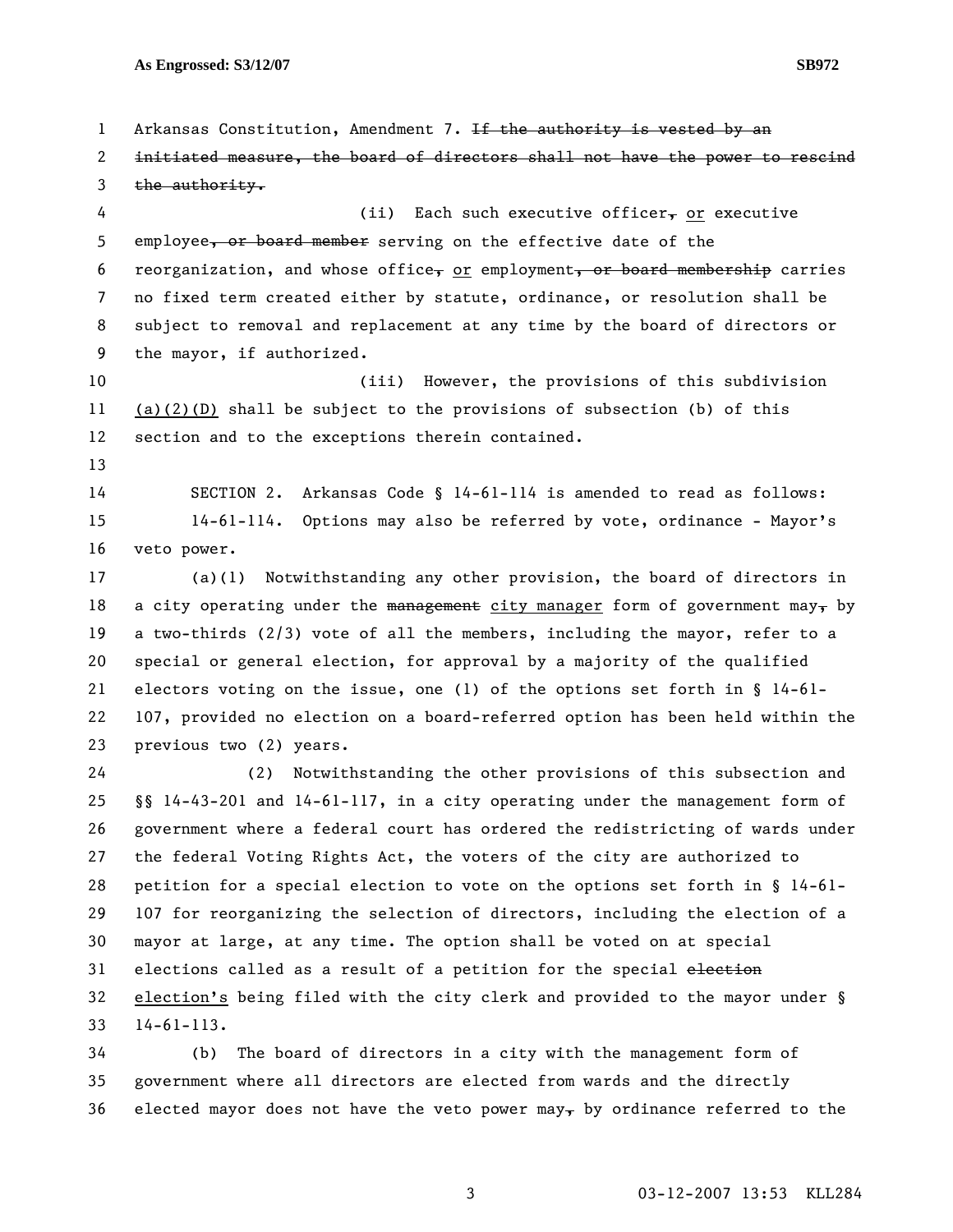1 electors and approved by a majority of the qualified electors voting on the 2 issue, grant the mayor the veto power, provided that no election on such an 3 ordinance will occur sooner than two (2) years after the last special

4 election on the issue of veto power for the mayor.

5 (c) The board of directors in a city with the management form of 6 government where all directors are elected from wards and the directly 7 elected mayor has the veto power may<sub>r</sub> by ordinance referred to the electors 8 and approved by a majority of the qualified electors voting on the issue, 9 remove the mayor's veto power, provided that no election on such an ordinance 10 will occur sooner than two (2) years after the last special election on the 11 issue of veto power for the mayor.

12 (d)(1) The board of directors of any city operating under the 13 management form of government may by ordinance refer to the electors the 14 issue of electing the mayor from an at-large board position, or the issue of 15 granting veto power to the mayor, or both.

16 (2)(A) In any instance where the mayor of a city operating under 17 the management form of government has a veto power, the board of directors 18 may override the veto by a two-thirds (2/3) vote of the number of members of 19 the board.

20 (B) Mayors who have the veto power shall be entitled only 21 to vote in case of a tie vote not be entitled to vote unless the vote is 22 necessary for passage of a measure.

23 (e)(1) The board of directors by ordinance may provide that the duties 24 of the city manager under § 14-47-120 or other statute be performed at the 25 direction of the mayor.

26 (2) An ordinance under subdivision (e)(1) of this section shall 27 not be amended for four (4) years following passage of the ordinance by the 28 board of directors unless by an ordinance approved by a two-thirds (2/3) vote 29 of the board of directors.

30 (3) If an ordinance under subdivision (e)(1) of this section is 31 passed, the mayor shall be compensated with a salary and benefit package 32 comparable to the highest-ranking municipal official.

33 *SECTION 3. EMERGENCY CLAUSE. It is found and determined by the General Assembly of the State of Arkansas that Arkansas cities are faced with ever increasing problems of providing services to their citizens caused by a*